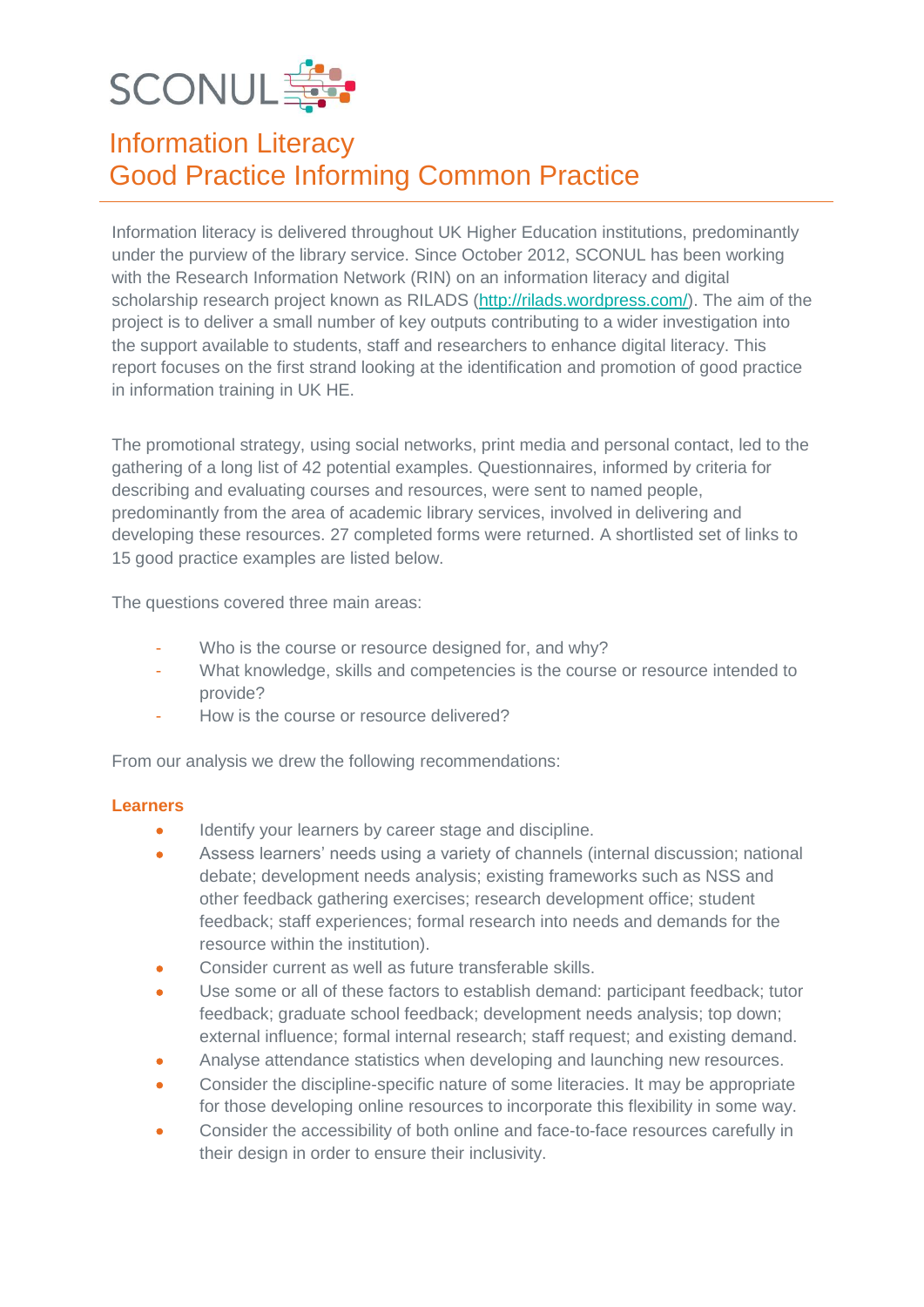

- When prior knowledge is required ensure this is made clear in the rubric and booking process.
- Clearly state learning outcomes in the rubric and at the introduction of each session; and evaluate them at the end of each session.
- Wherever possible, clearly link resources to institutional and departmental policy on researcher development.
- Get the most out of resources by making them transferable and adaptable.

#### **Topics**

- Topics covered by resources in our survey included: citation and referencing; publishing and dissemination; plagiarism; fraud and copyright, and assessment and analysis of information sources; information searching, discovery, data protection and FOI; data management and curation. Also: subject specific resources, social media literacy, bibliometrics, evaluation of materials, general study skills/research methods, IT skills.
- Use [The Seven](http://www.sconul.ac.uk/sites/default/files/documents/researchlens.pdf) Pillars and Vitae's [RDF lens](http://www.vitae.ac.uk/CMS/files/upload/Vitae_Information_Literacy_Lens_on_the_RDF_Apr_2012.pdf) to map resource topics.
- Blended learning appears to be the most widely used approach in the delivery of this type of information. In most cases the resources / courses are multi-session, requiring regular commitment. Assignments are rarely used and only one course is assessed.
- Involve an appropriate range of services within the institution in the design and delivery of these resources wherever possible in order to maximise the value that can be brought to these projects from staff with experience outside of the library setting.
- The key skills required of staff (teaching, research and technical) are paramount in terms of their need in developing good practice resources.
- A combination of experience, CPD and iterative evaluation is appropriate in developing good practice resources.
- It is strongly recommended that budgets are carefully drawn up when developing new resources, and that time, the major resource required, is clearly allocated to those responsible.

### **Evaluation**

- Gather detailed statistics during each iteration of such courses as their analysis can inform decisions on timings, content, and gaps in uptake.
- Pre- and post-course questionnaires can be used to identify progress.
- **•** Gather qualitative feedback from participants.
- Consider the use of formative and summative assessment in curriculumembedded modules to evaluate successful meeting of learning outcomes.
- Gather feedback from the departments or other units in which the learners work.
- Inform iterative course development through regular evaluation and reflection.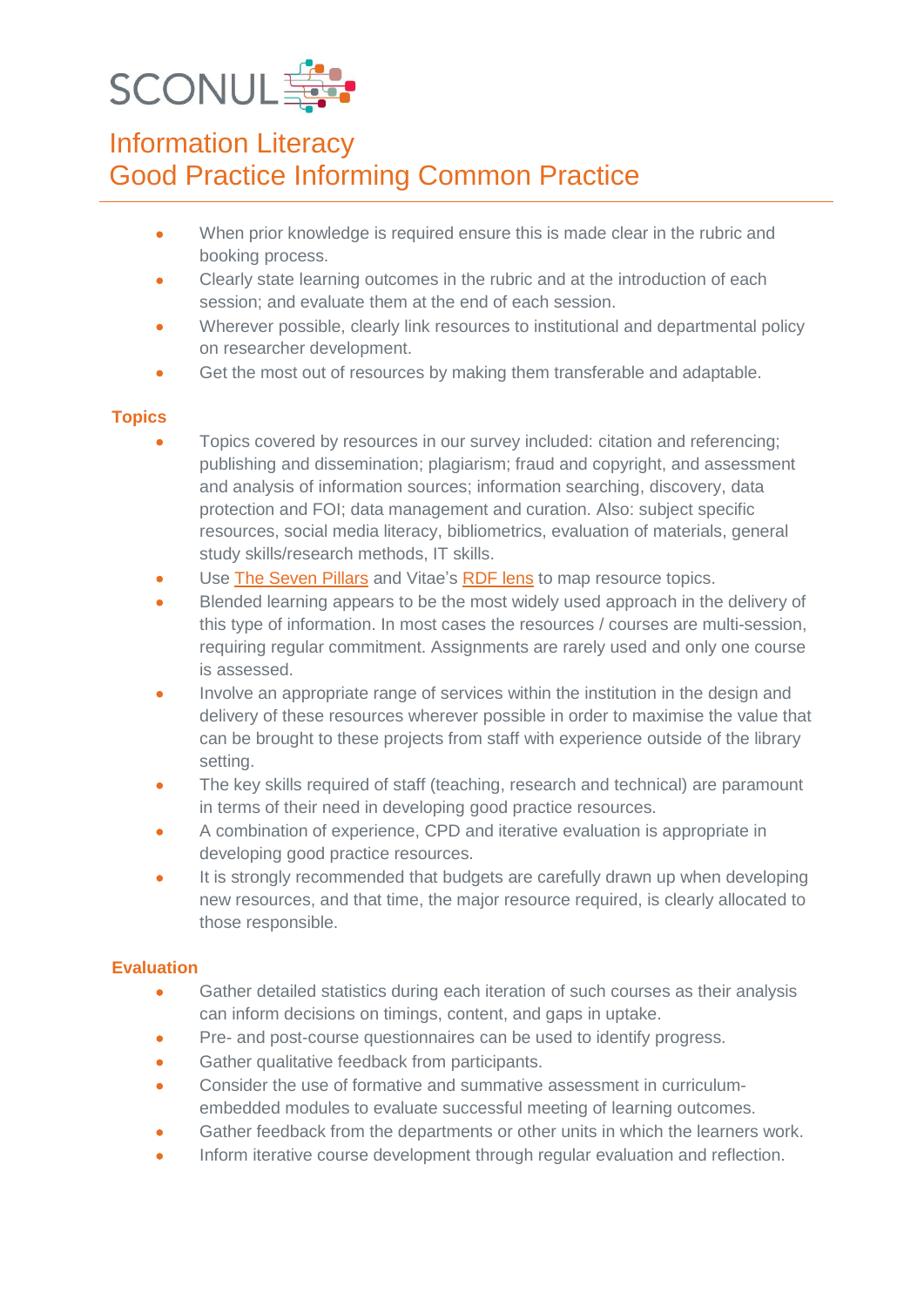

A number of self-selected information literacy resources have been evaluated using formal criteria, leading to a shortlisting of a selection of 15 good practice examples. This is not to say that every aspect of each of the shortlisted examples is perfect – this project is not about finding 'the best' information literacy resource – but the benefit of this selection is that those charged with developing resources to serve a similar need may efficiently access some examples – and ultimately, perhaps, that 'good practice' may become 'common practice'. The recommendations above are drawn from the report. They may be of value to those planning to develop good practice resources. The value of the criteria in this research has been to provide an analytical framework for such evaluations (for the researcher) and act as a reflective tool (for the developers/deliverers). Hopefully some of the recommendations and comments within the report, combined with a reflective look at the examples – and contact with their helpful representatives – may assist those attempting to deliver good practice information literacy in UK HE in 2013 and beyond.

The criteria, a selection of completed questionnaires and conference presentation slides can be found on the project website: [http://rilads.wordpress.com/.](http://rilads.wordpress.com/) The short list of fifteen good practice examples is listed below:

- **Cardiff University**, [Embedded information literacy:](http://cardiff.ac.uk/ugc/training) Postgraduate students, integration of information and digital literacies into the University Graduate College skills development programme.
- **Cranfield University**, [Online information literacy tutorial:](http://www.cranfield.ac.uk/library/cranfield/training/page38712.html) Undergraduate / postgraduate students, highly interactive online tutorials on a wide range of IL issues; attractively and imaginatively packaged.
- **Glasgow Caledonian University**, [PG IL module \('Pilot'\):](http://www.gcu.ac.uk/library/PILOT/) Postdoc researchers, online tutorials on wide range of IL issues (developed for postdocs, but also suitable for graduate students).
- **Loughborough University, [eMRSG: East Midlands Research Support Group:](http://cuba.coventry.ac.uk/emrsg/) early** career researchers, online interactive tutorials on disseminating research outputs and reference management. Resource developed jointly by four East Midlands HEIs.
- **LSE**, [MY592:](http://www2.lse.ac.uk/library/services/training/MY592.aspx) Postgraduate students, structured 6-week course on many aspects of IL.
- **Open University**, [Ready to research:](http://readytoresearch.ac.uk/) Postgraduate students, a set of online tutorials, structured within a broad range of IL topics.
- **Oxford University**, [Research Skills Toolkit:](http://www.skillstoolkit.ox.ac.uk/) Postgraduate students, a set of interactive online resources.